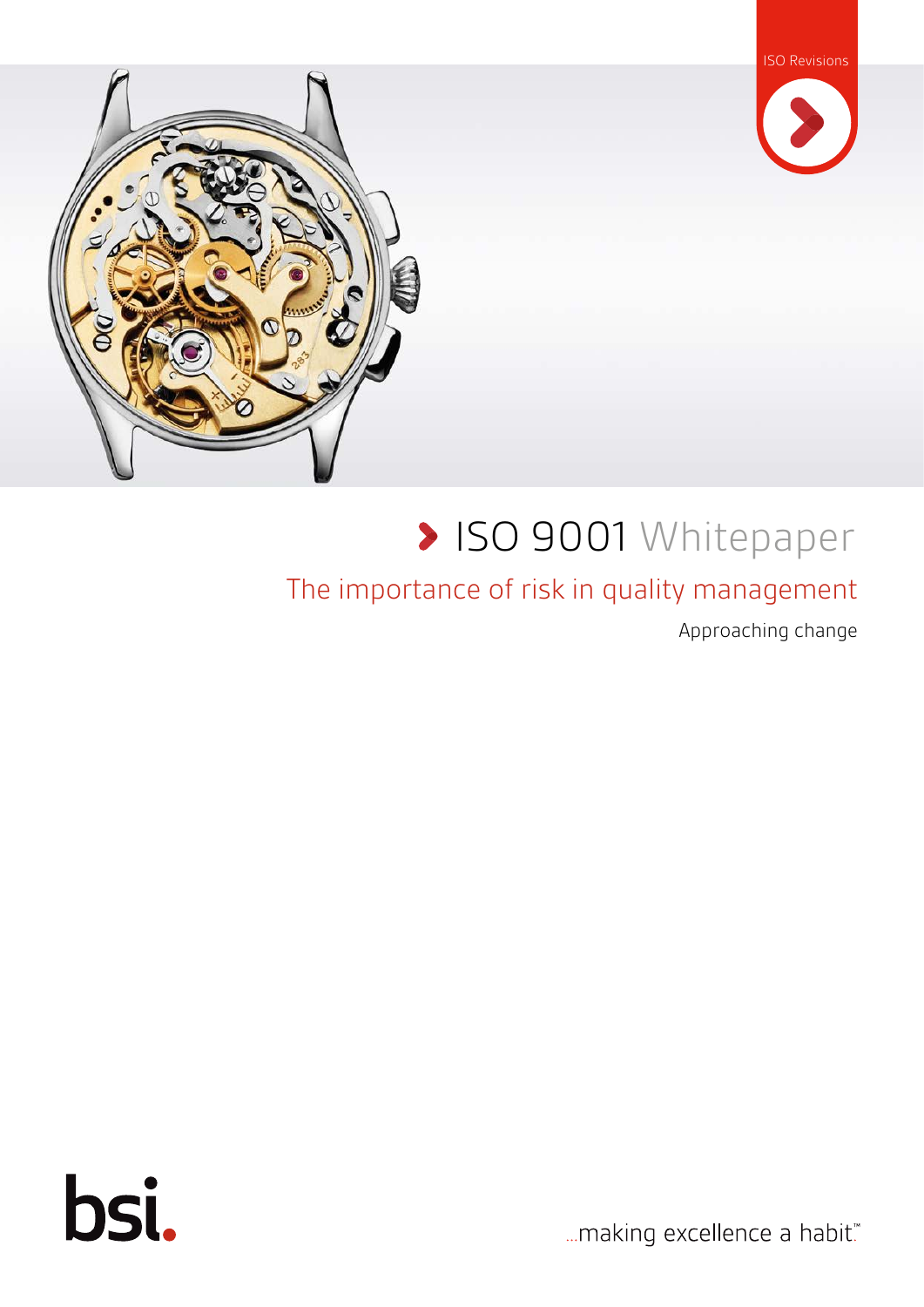# Background and overview to the **ISO 9001:2015** revision

As an International Standard, ISO 9001 is subject to review on a regular basis. When considering the 2015 revision, the committee responsible decided that change was necessary in order to:

- **•** Adapt to a changing world
- **•** Enhance an organization's ability to satisfy its customers
- **•** Provide greater focus on the customer
- **•** Provide a consistent foundation for the future
- **•** Reflect the increasingly complex environments in which organizations operate
- **•** Ensure the new standard reflects the needs of all interested parties

The research that was carried out as part of the review process recognized that several other important changes were required since the last major change in 2000. These were:

- **•** Providing a foundation for the integration with other management systems
- **•** Introducing risk-based thinking, now prevalent in many organizations
- **•** Aligning the QMS policy and objectives with the strategy of an organization
- **•** Providing greater flexibility with documentation

To facilitate the integration of management system standards by users, a new common format has been developed by ISO to use in all management system standards. This is known as Annex SL or the High Level Structure and provides a standardized core text and structure for all ISO management system standards.

The structure of Annex SL and therefore all ISO management system standards in the future is:

| <b>Clause 1</b>     | Scope                       |
|---------------------|-----------------------------|
| Clause <sub>2</sub> | Normative references        |
| Clause 3            | Terms and definitions       |
| Clause 4            | Context of the organization |
| Clause 5            | Leadership                  |
| <b>Clause 6</b>     | Planning                    |
| Clause 7            | Support                     |
| <b>Clause 8</b>     | Operation                   |
| <b>Clause 9</b>     | Performance evaluation      |
| Clause 10           | Improvement                 |
|                     |                             |

The fundamental objective of ISO 9001 however remains the same, which is to provide confidence in the organization's ability to consistently provide customers with conforming goods and services, and to enhance customer satisfaction.

#### Why is managing risk important in a quality management system?

Risk-based thinking is something we all do automatically and often sub-consciously to get the best result. The concept of risk has always been implicit in ISO 9001 – this revision makes it more explicit and builds it into the whole management system.

- **•** Risk-based thinking ensures risk is considered from the beginning and throughout the process approach
- **•** Risk-based thinking makes proactive action part of strategic planning
- **•** Risk is often thought of only in the negative sense. Risk-based thinking can also help to identify opportunities. This can be considered to be the positive side of risk.

One of the key changes in the 2015 revision of ISO 9001 is to establish a systematic

approach to risk, rather than treating it as a single component of a quality management system.

In previous editions of ISO 9001, a clause on preventive action was separated from the whole. Now risk is considered and included throughout the standard.

By taking a risk-based approach, an organization becomes proactive rather than purely reactive, preventing or reducing undesired effects and promoting continual improvement.

For all types of organizations, there is a need to understand the risks being taken when seeking to achieve objectives and attain the desired level of reward. Organizations need to understand the overall level of risk embedded within their processes and

activities. The concept of "risk" in the context of ISO 9001 relates to the uncertainty of achieving the objectives of the system, which is to provide products and services that conform to customers' requirements. By understanding those risks and exploring ways in which the risks can be mitigated, the organization will also have an opportunity to drive change and improvement.

Also remember that as Annex SL is the framework for all ISO management system standards, "risk" will be a common theme across them all. In this context it may be worth considering taking an enterprise-wide approach to Risk Management to assist future integration.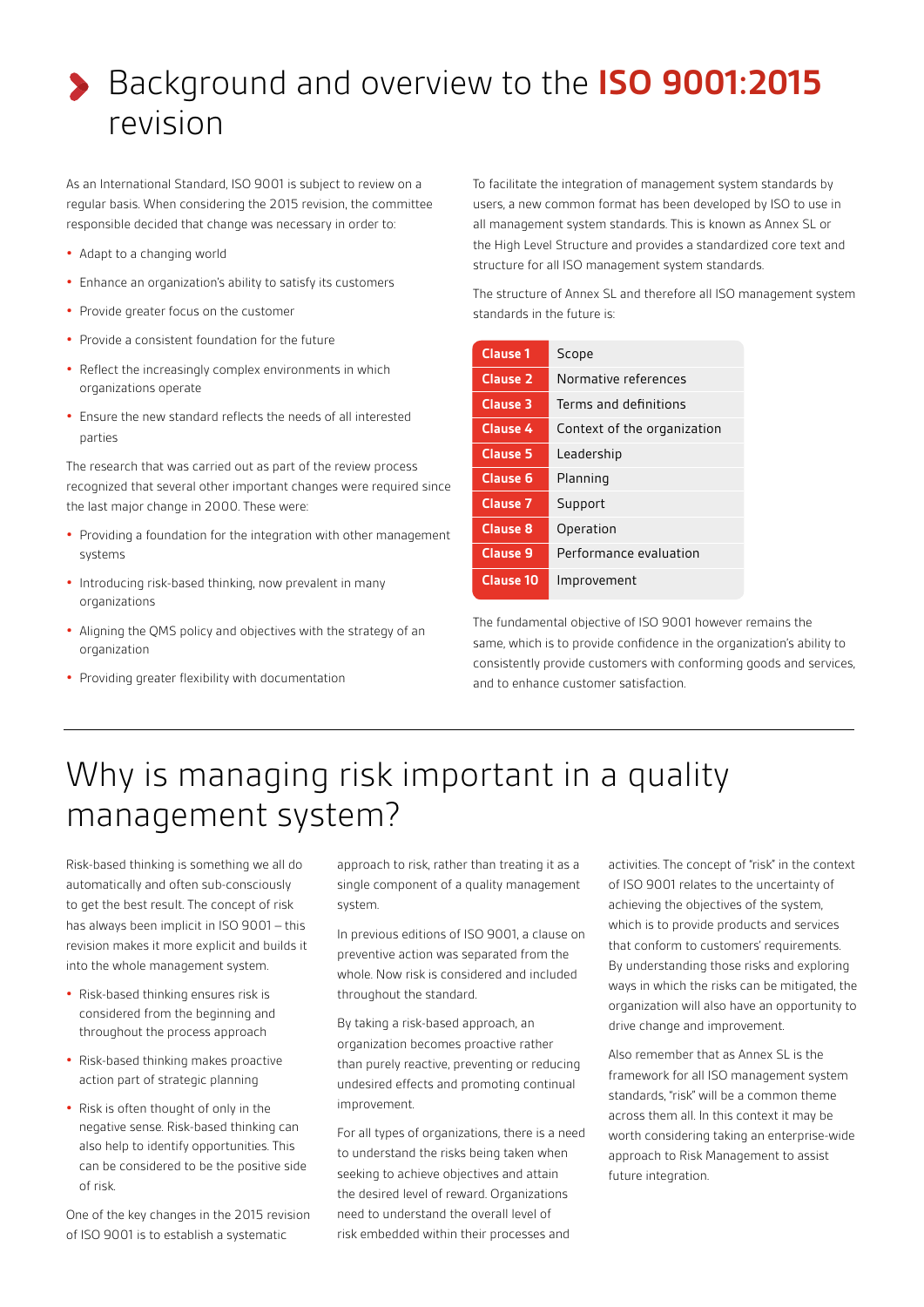## How is risk being incorporated into the new **ISO 9001:2015** standard?

In the Introduction the concept of risk-based thinking is explained.

In **Clause 4** the organization is required to determine the risks which can affect its ability to meet the system objectives. It recognizes that the consequences of risk are not the same for all organizations. For some, the consequences of delivering a non-conforming product are minor; for others the consequence can be fatal. So risk-based thinking means considering risk quantitatively as well as qualitatively, depending on the business context.

In **Clause 5** top management is required to demonstrate leadership and commit to ensuring that risks and opportunities that can affect the conformity of a product or service are determined and addressed.

In **Clause 6** the organization is required to take action to identify risks and opportunities, and plan how to address the identified risks and opportunities.

**Clause 8** looks at operational planning and control. The organization is required to plan, implement and control its processes to address the actions identified in Clause 6.

In **Clause 9** the organization is required to monitor, measure, analyze and evaluate the risks and opportunities.

In **Clause 10** the organization is required to improve by responding to changes in risk.

So in effect we have the PDCA (Plan, Do, Check, Act) cycle applied to risk.



Monitor your plans through measurents, internal audit and reporting

plan to mitigate risks., through communication, training and controls

# **> What are the benefits?**

The outputs from successful risk management include compliance, assurance and enhanced decision-making. These outputs will provide benefits by way of improvements in the efficiency of operations, effectiveness of tactics (change projects) and the efficacy of the strategy of the organization.

By considering risk throughout the organization, the likelihood of achieving the stated objectives is improved, output is more consistent and customers can be confident that they will receive the expected product or service.

Risk-based thinking therefore:

ISO Revisions

- **•** Establishes a proactive culture of improvement
- **•** Assures consistency of quality of goods or services
- **•** Improves customer confidence and satisfaction
- **•** Builds a strong knowledge base
- **•** Proactively improves operational efficiency and governance
- **•** Builds stakeholder confidence in the use of risk techniques
- **•** Enables organizations to apply management system controls to analyze risk and minimize losses
- **•** Improves management system performance and resilience
- **•** Enables organizations to respond to change effectively and protect their business as they grow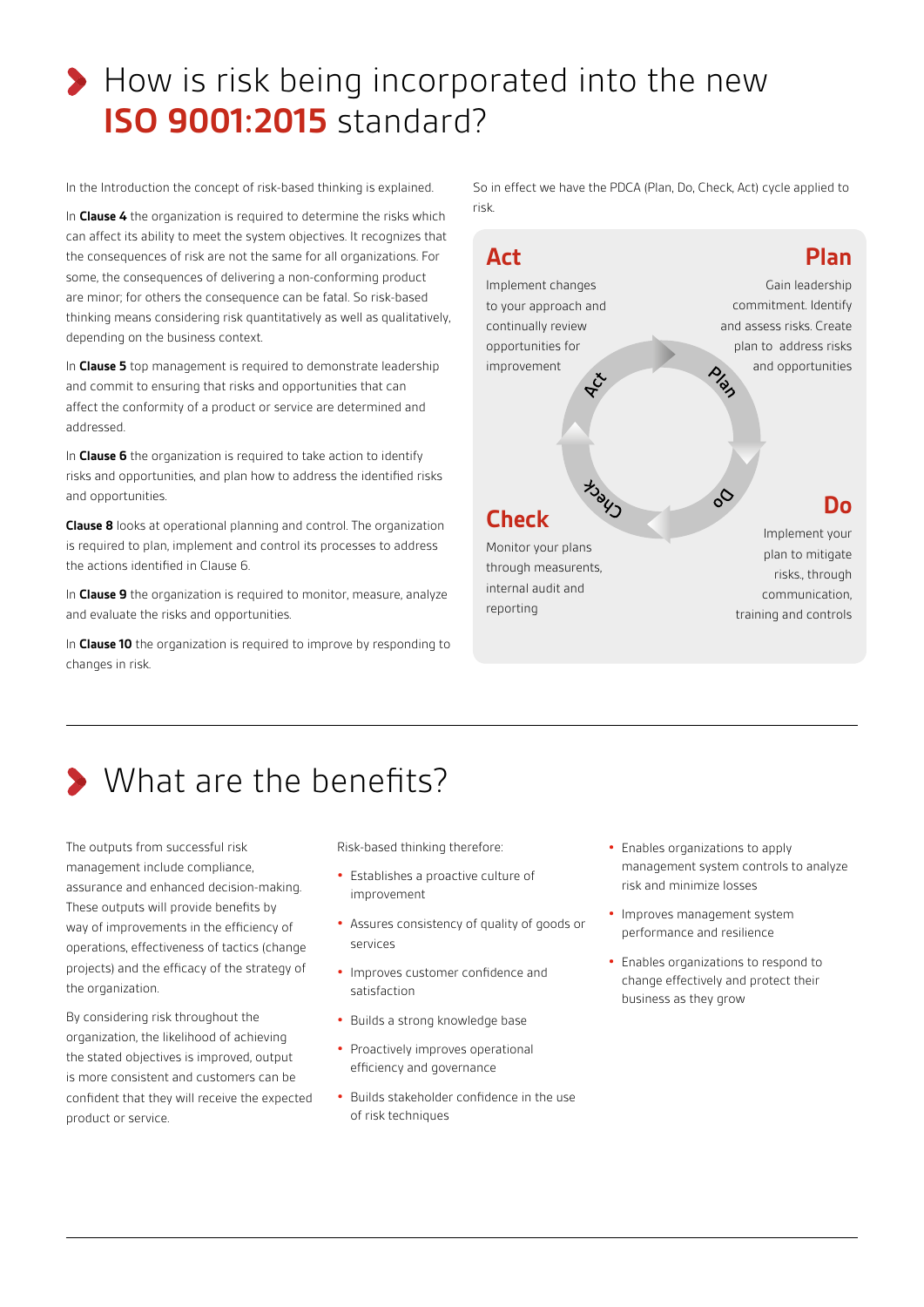## What does this mean for organizations and how can they prepare?

For many organizations this will be business as usual. But if it's not, they'll need to start using a risk-driven approach in their organizational processes:

**Identify** the risks and opportunities – This will of course depend on the context of an organization and its appetite for taking risks.

**Analyze and prioritize** risks and opportunities. What is acceptable, what is unacceptable? What advantages or disadvantages are there to one process over another?

**Plan actions** to address the risks. How can risk be avoided or eliminated? How can risks be mitigated?

**Implement the plan**. Take the necessary actions.

**Check the effectiveness of the actions**. Does it work? Audit the approach, learn from experience, continually improve and also continue to consider innovative opportunities.

#### Reasons to consider **ISO 31000**

ISO 9001:2015 does not require a formal risk assessment or a specific single document. The information must be kept and available, and could be electronic, audio, video, written or any other type of media.

ISO 31000 (Risk management: Principles and guidelines) may be a useful reference for organizations looking for a more formal enterprise-wide risk process, but it's not obligatory.

Risks affecting organizations can have consequences in terms of economic performance and professional reputation, as well as environmental, safety and societal outcomes. Therefore, managing risk effectively helps organizations to perform well in an environment full of uncertainty.

ISO 31000 provides principles, framework and a process for managing risk. It can be used by any organization regardless of its size, activity or sector. Using ISO 31000 can help organizations increase the likelihood of achieving objectives, improve the identification of opportunities and threats, and effectively allocate and use resources for risk treatment.

ISO 31000 gives a useful list on how to deal with risk:

- **•** Avoiding risk by deciding not to start or continue with the activity that gives rise to the risk
- **•** Accepting or increasing the risk in order to pursue an opportunity
- **•** Removing the risk source
- **•** Changing the likelihood
- **•** Changing the consequences
- **•** Sharing the risk with another party or parties (including contracts and risk financing)
- **•** Retaining the risk by informed decision

#### Using the right solution to manage risk

Companies are constantly looking for solutions that can improve business, enhance their operations, and optimize business performance. In today's market, success hinges on developing competitive advantage and profitability while demonstrating good corporate governance. Carefully calculating risk, going beyond the expected, and creating an environment for innovation are what generate the excellence needed to create that edge.

Experience teaches that the more successful businesses imbed best practice holistically across the entire organization, not just in one specific area. Instituting an enterprise-wide strategy breaks down long established silos separating departments and divisions, and, for many organizations, can represent a significant change in corporate culture.

Initiating such culture change can be a challenge. An effective and successful transition requires a bold, well-planned, demonstrable commitment to enhance systems and critical processes that drive long-term sustainable performance and create a gateway to excellence. Organizations must ensure that institutional knowledge is captured, analyzed, managed, and improved upon so that they can be best in class. Businesses need tools that drive continual business improvement, delivering real-time visibility and providing a consistent framework for automation. Purpose-built software provides your risk team with a complete view that is shared among auditors, managers, and executives in real-time so more effective collaboration can occur on issues that pose risk to the business.